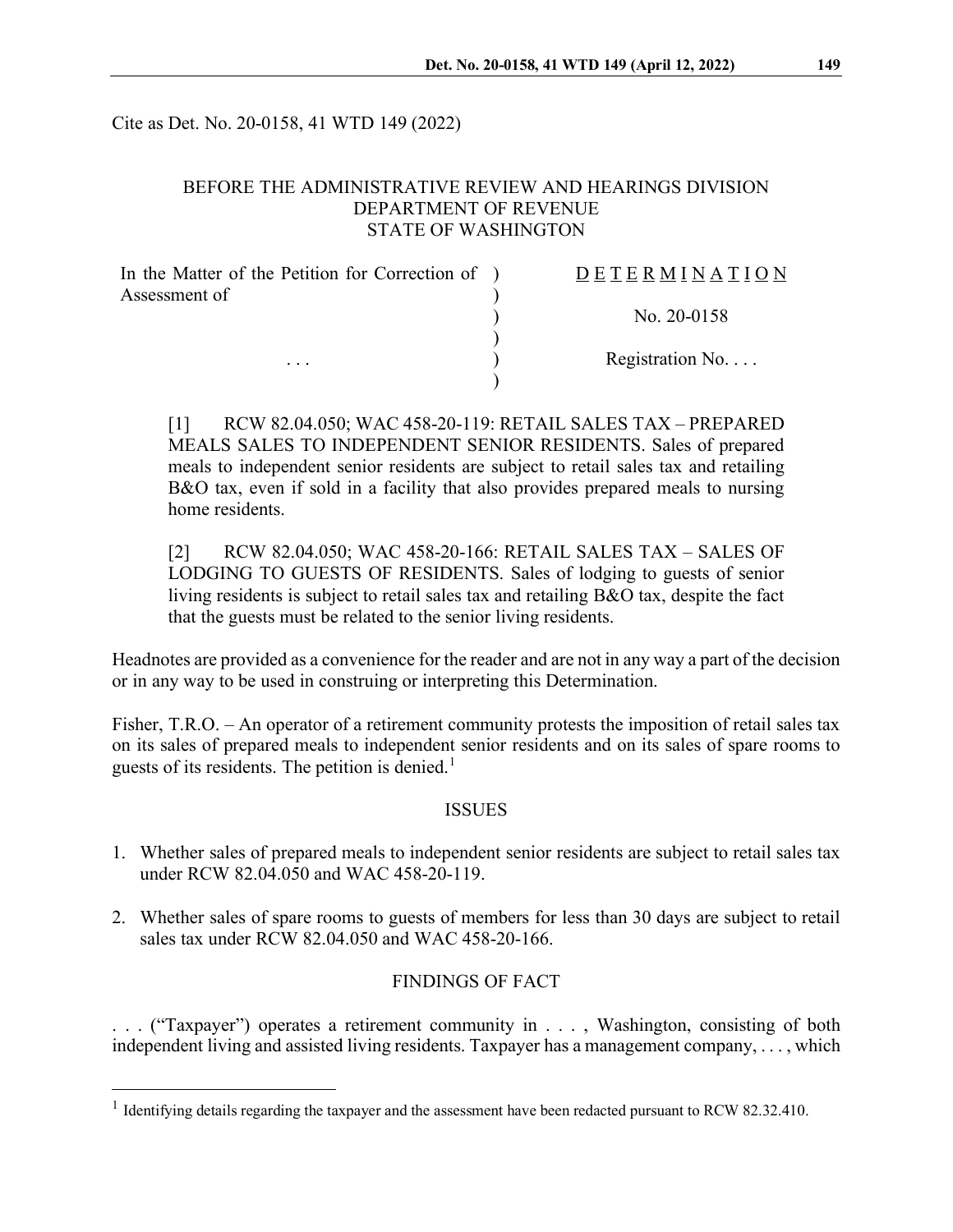operates as a property manager for the retirement community. It manages the day-to-day operations of the retirement community and performs back-office services. The persons working at the retirement community are employees of Taxpayer, not [property management company].

Taxpayer is a for-profit business. Taxpayer's business model involves attracting older residents to live at the retirement community while they are still able to live independently, and then transitioning them to assisted living as those residents grow older and need additional care. Residents pay a monthly rent, which includes meal service, the use of common areas and facilities, weekly housekeeping, and utilities. . . .

Assisted living residents receive 3 meals a day, while independent senior residents receive 1 meal a day included in rent. The meals are served in the same dining room. Independent senior residents are not required to participate in the meal. Taxpayer did not report [on its excise tax returns] the monthly rent it received from the independent senior living residents or the assisted living residents.

Taxpayer also provided short-term room rentals for residents' family members at the retirement community. Taxpayer reported this income under the "Assisted Living" business and occupation ("B&O") tax classification.

The Department of Revenue ("Department") examined Taxpayer's books and records for the period of January 1, 2014, through December 31, 2017 ("Audit Period") to ensure Taxpayer was properly reporting its revenue on its excise tax returns. The Department determined that Taxpayer should have been charging retail sales tax on the meals provided to its independent senior residents, should have been charging retail sales tax on the short-term room rentals for residents' family members, and reporting both streams of income under the retailing B&O tax classification. The Department ultimately assessed Taxpayer \$ . . . in retail sales tax, \$ . . . in retailing B&O tax, \$ . . . in service and other [activities] B&O tax, \$ . . . in use tax, \$ . . . in a reseller permit misuse penalty, \$ . . . in delinquent payment penalties, \$ . . . in interest, and a credit of \$ . . . in assisted living facilities B&O tax.

Taxpayer timely petitioned for administrative review, challenging the assessment of retail sales tax and retailing B&O tax on the meals provided to its independent senior residents and on the short-term room rentals to guests at the retirement community. In its petition, Taxpayer asserted it "is licensed for board and domiciliary care of 80 adults, which includes both independent and assisted living residents." Taxpayer Petition for Review at 3. Taxpayer also noted that its shortterm overnight rooms were provided on a space available basis, and were only available to [guests] of [residents]. According to Taxpayer, the rooms were not advertised or made available to the public as a place where sleeping accommodations could be obtained. *Id.* at 4.

Taxpayer's petition asserted that, historically, the Department has not imposed sales tax on meals provided to senior living residents. Taxpayer cites a 1982 letter from the Department to the Washington Association of Homes for the Aging ("1982 Letter"), which stated the retirement home members of the Washington Association of Homes for the Aging would [not] be considered by the Department to be engaged in selling meals to its residents or their guests. Taxpayer Petition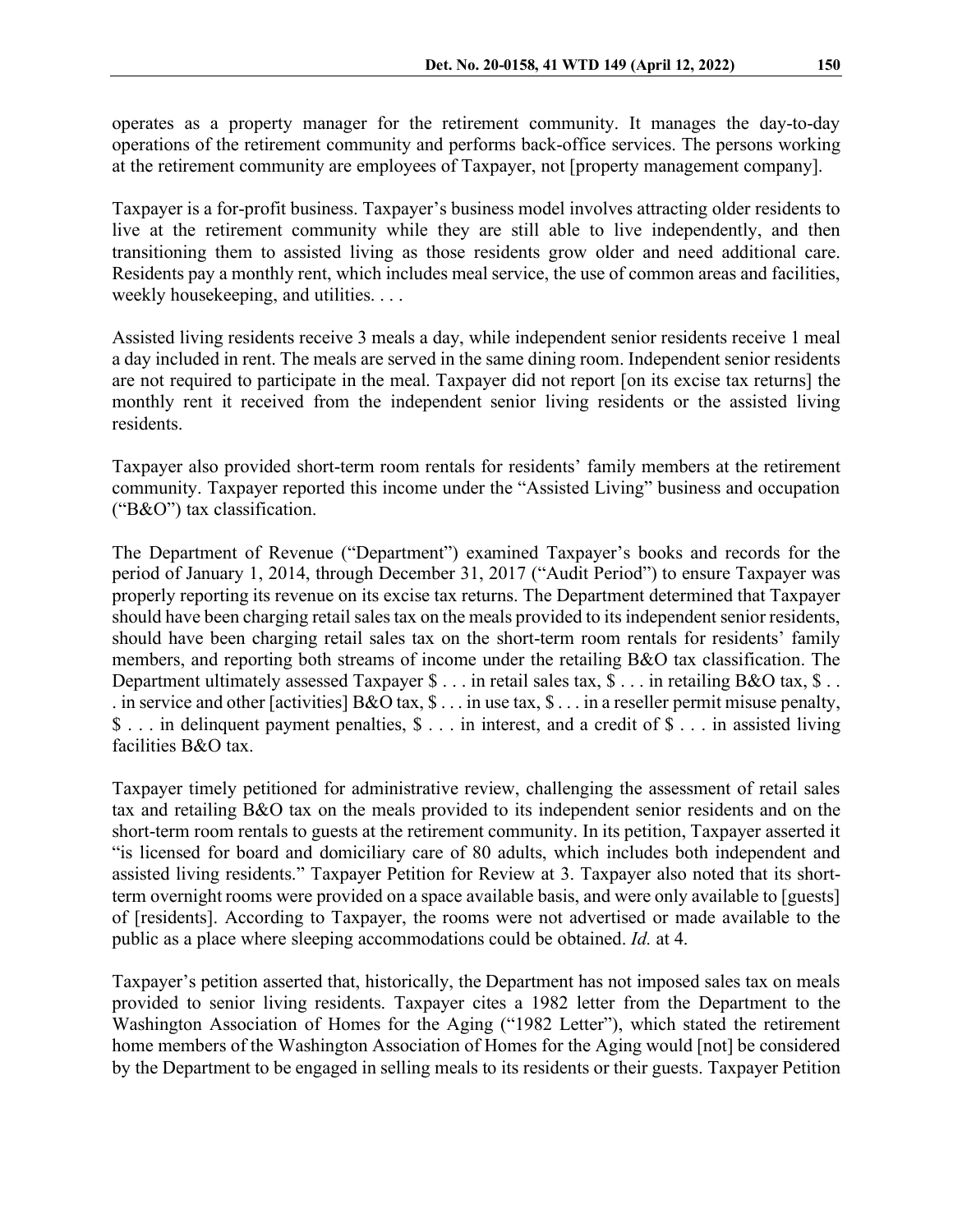for Review at 5.[2](#page-2-0) Taxpayer also cites Audit Directive 8168.1, issued by the Department in 1984, which states that retirement homes were not subject to B&O tax on charges to their residents for living quarters. Taxpayer further cites a 1989 letter from the Department to the Washington Association of Homes for the Aging where the Department said the 1982 Letter was still valid. Taxpayer also cites an unpublished determination from 2005, where Taxpayer asserts the Department was still applying Audit Directive 8168.1 in not assessing retail sales tax on meals in  $2005.<sup>3</sup>$  $2005.<sup>3</sup>$  $2005.<sup>3</sup>$ 

Taxpayer's petition points out that in 2015 the Department published a Tax Topic entitled "Meals Provided to Senior Residents."[4](#page-2-2) The Tax Topic states: "The taxability of meals provided to residents at a senior living or care facility depends on whether the *facility* provides healthcare services . . . . Meals provided by licensed boarding homes, hospitals, nursing homes and assisted living facilities are not subject to sales tax. Generally, the income of these facilities is subject to the B&O tax under the licensed boarding homes or the service and other activities classifications." (Emphasis added.) Taxpayer asserts that although the Tax Topic reflects a change in the Department's position on excise tax treatment of senior living facilities, the Tax Topic states that if a *facility* provides healthcare services to some of its residents then no meals provided by that facility are subject to retail sales tax.

After the hearing, Taxpayer submitted several documents. Taxpayer provided a copy of its Assisted Living Facility License, a copy of its Guest Suite Reservation form, a copy of its Guest Suite Reservation policy, a copy of its policy entitled "Guest and Temporary Stays Processing in . . . ," and a copy of its Guest Suite Rental Agreement.

The Guest Suite Reservation form is a list of questions. Included in the questions are the check-in date, check-out date, and a request for a "guest" signature. The Guest Suite Reservation policy states:

Each . . . managed community that has a guest suite will ensure guests meet the company's established criteria and will establish effective reservation, check-in and check-out procedures.

The definition of a 'guest' is any person who resides with us 14 days or less and receives no Health and Wellness services.

<span id="page-2-0"></span><sup>2</sup> Taxpayer also points to a 1989 letter from the Department, which states the 1982 Letter is still valid. Any references in this Determination to the "1982 Letter" also includes the 1989 letter.

<span id="page-2-1"></span><sup>&</sup>lt;sup>3</sup> As Taxpayer acknowledges, Taxpayer may not rely on an unpublished determination issued to a different taxpayer.

According to Taxpayer, the unpublished determination was issued to a different retirement community managed by . . . the same company that manages Taxpayer's taxes and day-to-day operations. Taxpayer argues that the unpublished determination is valid to show the history of the Department's treatment on the issue. The description of the unpublished determination comes exclusively from Taxpayer. The Tax Review Officer and the Administrative Review and Hearings Division may not discuss any aspect of an unpublished case regarding a different taxpayer without authorization from the other taxpayer.

<span id="page-2-2"></span><sup>4</sup> During the audit, the Audit Division agreed to accept Taxpayer's reporting of its meals to independent residents from the beginning of the Audit Period until October 2015, when the Tax Topic was published. The tax treatment of the meals to independent residents from the beginning of the Audit Period to October 2015 are therefore not at issue in this administrative review.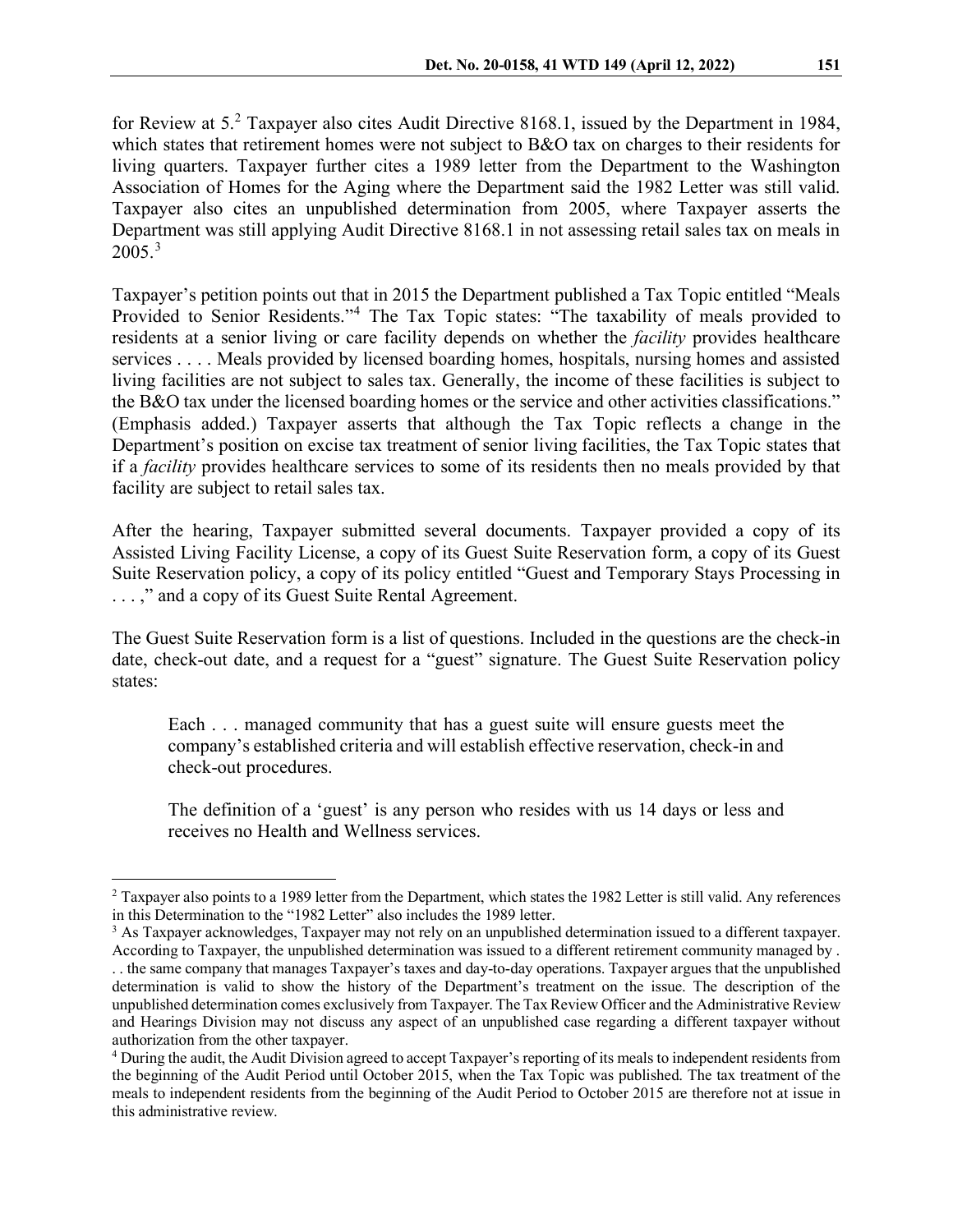A 'Respite/Guest Stay with Health and Wellness Services' is any age-qualified person, receiving licensed services for any length of stay. This person is considered a resident by company standards. . . .

Prior to a guests' [sic] arrival the guest suite must be inspected . . . a house keeping schedule will be set up for each guest suite.

Guest Suite Reservation Policy, at 1.

The Guest Suite Rental Agreement provides that Taxpayer is agreeing to rent the Guest Suite subject to several conditions. Guest Suite Rental Agreement, at 1. The Rental Agreement provides that there can be 2 guests in each unit; that there will be a regular fee; that the Guest needs to respect the community members by keeping voices, TVs, and radios at low volume; and that the Guest abide by the community rules and exercise proper care and consideration for the property and the premises of the community. *Id.*

Taxpayer further argues that based on the 1982 Letter and the 1984 Audit Directive 8168.1, independent senior residents are renting real estate from senior living communities. Taxpayer argues that the Department changed its position as a result of *Lacey Nursing Ctr. Inc. v. Dep't of Revenue*, 103 Wn. App. 169, 11 P.3d 839 (2000), with respect to nursing home residents receiving care, but that the Department's continued to treat independent senior residents as persons renting real estate from senior living communities. Taxpayer argues that the "primary purpose" test applies to determine the taxation of senior living communities that provide both living quarters and additional amenities.

Taxpayer also refers to a 2019 letter to the industry from the Department's Senior Assistant Director for Tax Policy ("[2019] Letter"). The 2019 Letter was sent after the hearing in this matter. The 2019 Letter points out that since the 1982 Letter was issued, the Department made several rule changes to the rules interpreted by the 1982 Letter:

- 1993: WAC 458-20-119 (Rule 119) was amended to replace "rest homes" with "nursing homes."
- 1994: WAC 458-20-166 (Rule 166) was amended to provide that "[w]hen a lump sum fee is charged to nontransient tenants for providing both lodging and meals, retail sales tax must be collected upon the fair selling price of such meals."
- 2005: Rule 119 was further amended to move the pertinent provision cited in the [1982] Letter] to WAC 458-20-168 (Rule 168). In moving the language, Rule 168 clarified "hospitals, nursing homes, boarding homes, and similar health care facilities are subject to business and occupation (B&O) taxes on their charges as charges for services rather than charges for the rental of real estate. This tax treatment does not apply to senior living facilities that do not provide health care services. This change in Rule 168 was partly in response to the court decision in *Lacey*[, 103 Wn. App. 169].

2019 Letter at 1. The 2019 Letter states that based on these rule changes, the 1982 Letter does not apply, and meals served by independent senior living facilities "should be treated consistent with [WAC 458-20-166] as they serve nontransient tenants." *Id.*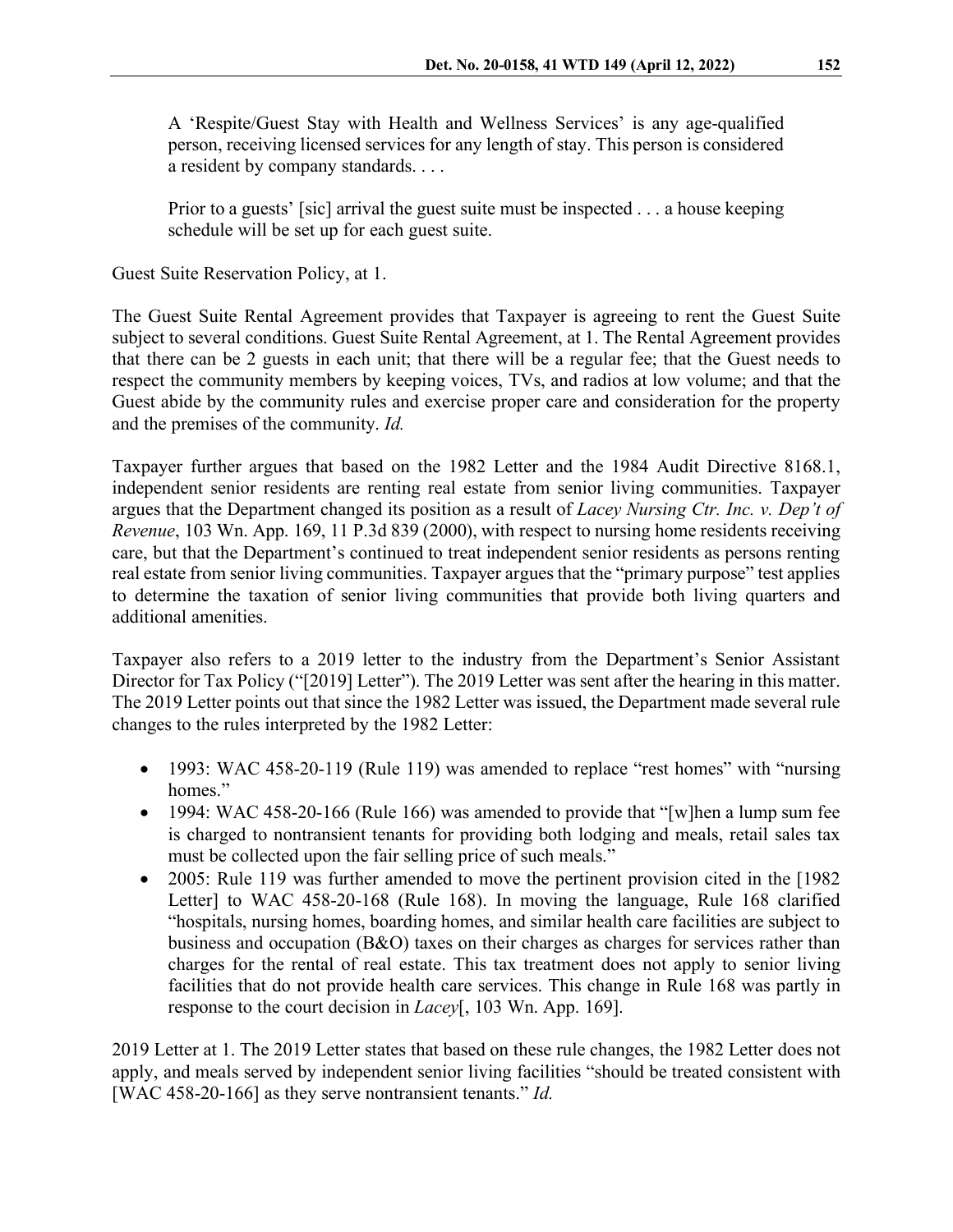Taxpayer argues that the rule changes cited by the 2019 Letter "did not alter the fundamental primary purpose analysis employed in the 1982 Letter, *Lacey Nursing*, or the Department's determinations." Taxpayer further asserts that the "lump sum" provision was added to WAC 458- 20-166 prior to 1994, citing the 1951 version of WAC 458-20-166. Additionally, Taxpayer asserts that WAC 458-20-166 is inapplicable to independent senior living facilities because WAC 458- 20-166 is not applicable to apartments or condominiums. Taxpayer argues that independent senior living facilities are analogous to apartment houses in that the operator is primarily renting real estate.

## ANALYSIS

Washington imposes a B&O tax "for the act or privilege of engaging in business" in the State of Washington. RCW 82.04.220. The B&O tax measure and rate are determined by the type or nature of the business activity in which a person is engaged. Ch. 82.04 RCW. Washington also levies a retail sales tax on each retail sale in this state. RCW 82.08.020; 82.04.050. Under RCW 82.08.050(3), persons making retail sales are liable for retail sales tax when they fail to charge, collect, and remit the retail sales tax to the Department.

Sales of Prepared Meals to Independent Senior Residents:

Included in the definition of "retail sale" are sales of tangible personal property to consumers, unless otherwise exempt from taxation. RCW 82.04.050(1). Sales of prepared meals to consumers are generally subject to retail sales tax. RCW 82.08.0293; WAC 458-20-119(4). Proceeds from sales of prepared meals to consumers are generally subject to retailing B&O tax. RCW 82.04.250. Taxpayer's prepared meals are tangible personal property, and Taxpayer's sales thereof are subject to retail sales tax unless an exception applies.<sup>[5](#page-4-0)</sup> RCW 82.08.0293; [RCW 82.08.020]. There is no statutory provision exempting the meals at issue from retail sales tax.

Taxpayer asserts its sales of prepared meals to its independent senior residents are exempt from retail sales (1) because WAC 458-20-166 does not apply to Taxpayer, (2) the Department historically treated sales of prepared meals to independent senior residents as not being subject to retail sales tax, and (3) because of the 2015 Tax Topic. We address each contention separately.

*1. Regardless of Whether WAC 458-20-166 Applies, Taxpayer's Sales of Meals to Independent Senior Residents Meets The Definition of Retail Sales.*

In assessing retail sales tax on part of Taxpayer's revenue from [providing meals to] its independent senior residents, the Department applied WAC  $458-20-166(5)(b)(v)$ , which provides:

When a lump sum fee is charged to nontransient tenants for providing both lodging and meals, retail sales tax must be collected upon the fair selling price of such meals. Unless accounts are kept showing the fair selling price, the tax will be computed upon double the cost of the meals served. The cost includes the price paid

<span id="page-4-0"></span><sup>&</sup>lt;sup>5</sup> Taxpayer does not contest that its independent senior residents are the "consumers" of Taxpayer's prepared meals under RCW 82.04.190.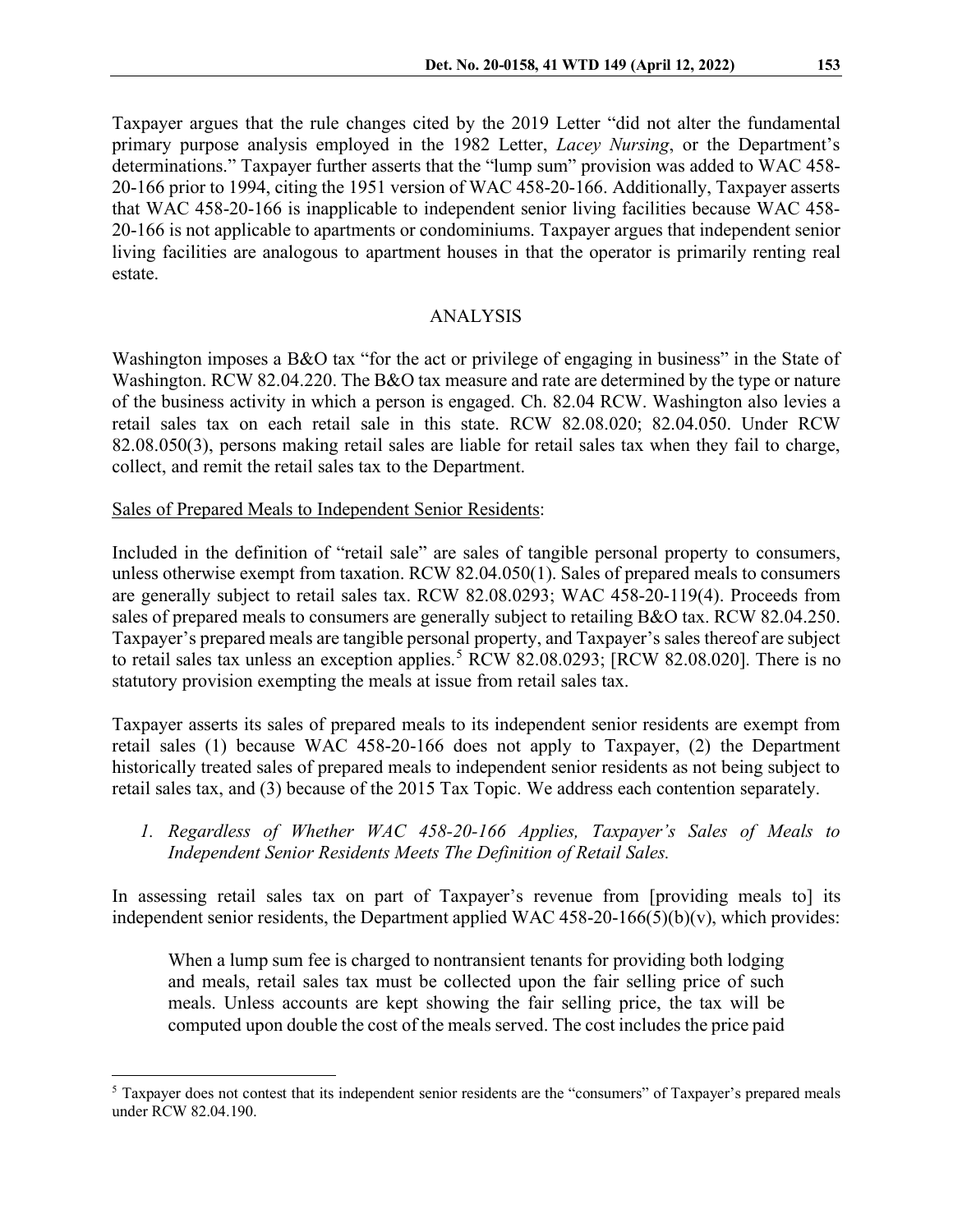for food and drinks served, the cost of preparing and serving meals, and all other costs incidental thereto, including an appropriate portion of overhead expenses.

WAC 458-20-1[6](#page-5-0)6(5)(b)(v).<sup>[6]</sup> Because Taxpayer did not keep accounts showing the fair selling price on the meals provided to its independent senior residents, the Department computed the tax upon double the cost of meals served.

Taxpayer asserts that WAC 458-20-166 is not applicable because WAC 458-20-166(2)(b)(ii) provides that WAC 458-20-166 does not apply to apartments and condominiums, and that Taxpayer is analogous to an apartment. We reject this argument for several reasons. First, [the rule distinguishes between transient and nontransient tenants.]  $\ldots$  WAC 458-20-166(2)(b)(ii)  $\ldots$ merely clarifies that an apartment or condominium where rent is for one month or more is not subject to the same taxation as transient facilities for lodging services. WAC 458-20-166(5)(b)(v), [in contrast,] is targeted at those providing lodging and meals to nontransient residents. Second, WAC 458-20-166(2) doesn't create an exemption from the retail sales tax for sales of prepared meals. *Cf.* WAC 458-20-166(5)(b) ("All fees charged for food, beverages, and entertainment activities are retail sales subject to retail sales tax."). Furthermore, WAC 458-20-166(5)(b) does not create the basis for Taxpayer to be subject to retail sales tax on sales of prepared food – [rather,] it explains how the retail sales tax applies to businesses addressed by the rule.

Nothing in WAC 458-20-166 contradicts the general definition of "retail sale," which includes the sales of tangible personal property to consumers. Furthermore, WAC 458-20-119(4) explicitly provides that sales of prepared meals are subject to retail sales tax, subject to certain exemptions not applicable to Taxpayer.

WAC 458-20-168, [explaining taxation of hospitals, nursing homes, assisted living facilities, adult family homes and similar health care facilities,] strengthens the conclusion that WAC 458-20-166 is not the exclusive basis for taxation of prepared meals:

Although **the sale of meals is generally considered to be a retail sale**, hospitals, nursing homes, assisted living facilities, and similar health care facilities that furnish meals to patients or residents as a part of the services provided to those patients or residents are not considered to be making retail sales of meals.

WAC 458-20-168(7)(b) (emphasis added). WAC 458-20-168(7)(b)'s statement that the sale of meals are generally considered to be a retail sale is correct. "Taxation is the rule and exemption is the exception." *TracFone Wireless v. Dep't of Revenue*, 170 Wn.2d 273, 296-7, 242 P.3d 810 (2010). [Exemptions] from taxation must be narrowly construed. *Dep't of Revenue v. Federal Deposit Ins. Co.*, 190 Wn. App. 150, 160, 359 P.3d 913 (2015). Being an apartment would not make Taxpayer exempt from RCW 82.04.050(1)'s definition of retail sale or WAC 458-20- 119(4)'s requirement that sales of prepared meals be subject to retail sales tax. Having determined that WAC 458-20-166 does not apply, the Department simply determined that Taxpayer's sales of prepared meals were subject to retail sales tax and used the methodology in WAC 458-20-  $166(5)(b)(v)$  as a reasonable method of estimating Taxpayer's tax liability.

<span id="page-5-0"></span><sup>[&</sup>lt;sup>6</sup> WAC 458-20-166 explains the taxation of persons operating hotels, motels, bed and breakfast facilities, and similar businesses that provide lodging and related services to transient tenants.]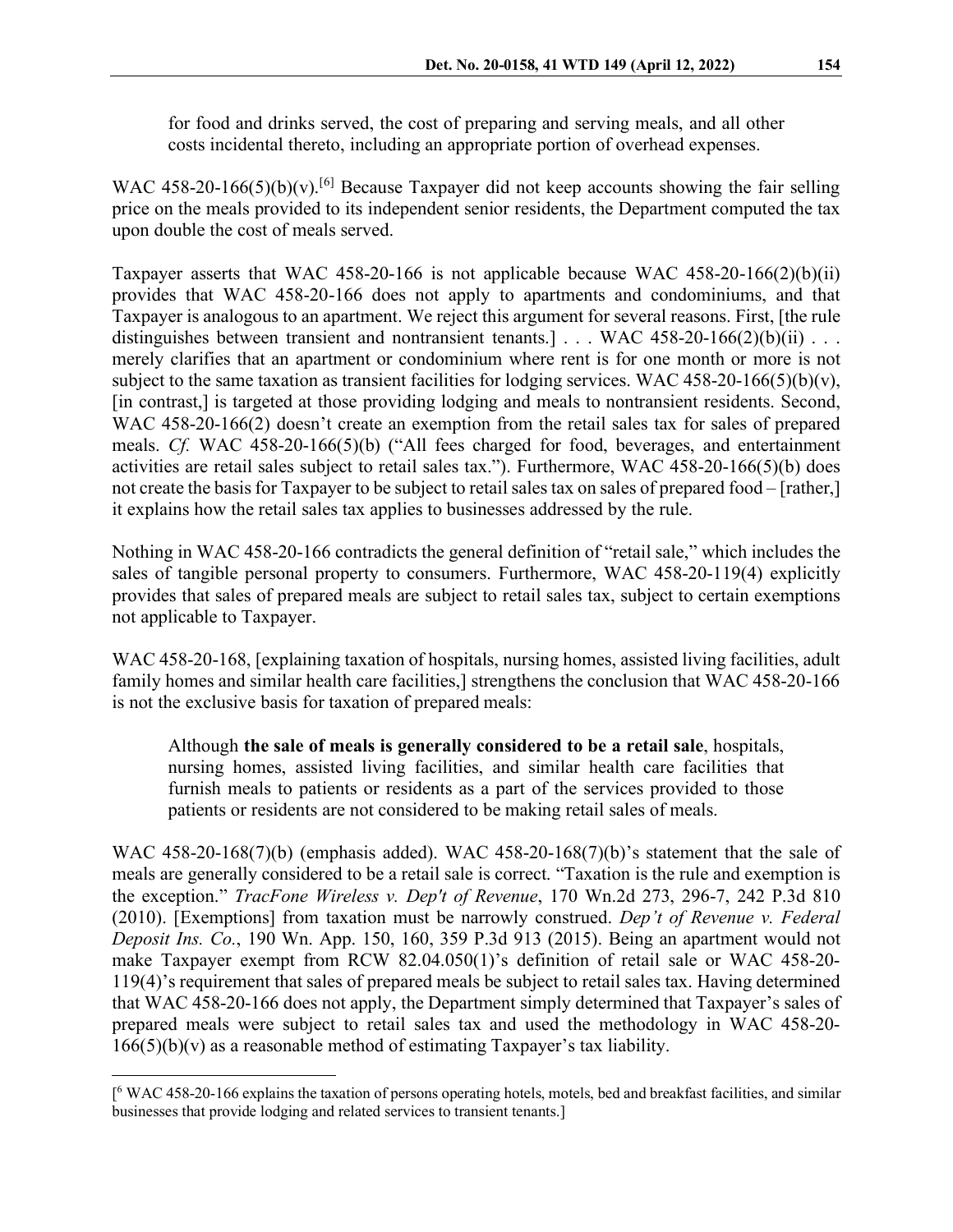Accordingly, we reject Taxpayer's argument that WAC 458-20-166 was improperly applied. Regardless of whether WAC 458-20-166 applies to nontransient rentals of real estate, Taxpayer's sales of prepared meals to its independent senior residents meet the definition of a retail sale, no [exemption] applies, and therefore the Department properly assessed Taxpayer retail sales tax and retailing B&O tax.

# *2. The Department's Historical Tax Treatment is Not a Basis to Grant Relief.*

Taxpayer further asserts that the Department's historical treatment of [exempting from retail sales tax the] sales of meals to independent senior residents . . . as incidental to rent means that the Department may only prospectively assess retail sales tax on such meals.

RCW 82.32A.020(2) grants taxpayers the right to rely on specific, official written advice and written instructions from the Department to that taxpayer. The 1982 Letter, the 1984 Audit Directive, and the 23 WTD 206 published determination were not specific written instructions from the Department to Taxpayer. As a result, Taxpayer cannot use these documents to waive the assessment under RCW 82.32A.020(2).

Moreover, each of these items do not stand for the proposition that during the Audit Period the Department's policy was that sales of meals to independent senior residents were not retail sales. Taxpayer asserts that the 1982 Letter controls. However, the 1982 Letter says, regarding meals:

None of the members of the [Washington Association of Homes for the Aging] will be considered by the [Department] to be engaged in the business of selling meals to residents or their guests. Similarly, the homes will not be deemed to be making sales of meals furnished to their employees, with the exception of any meals for which the employees are required to pay. The foregoing is based on the following provisions in WAC 458-20-119:

HOSPITALS AND INSTITUTIONS: The serving of meals by hospitals, rest homes, sanitariums, and similar institutions to patients as part of the service rendered in the conduct of such institutions is not subject to retail sales tax. In cases where compensation of nurses or attendants employed by the hospital includes the furnishing of meals in addition to the stated cash wage, the same rule applies. . . .

FRATERNITIES AND SORORITIES. Fraternities, Sororities, and other groups of individuals who reside in one place and jointly share the expenses of the household including expense of meals are not considered to be making sales when meals are furnished to members. (Emphasis supplied.)

Those rules will apply to all the members of the [Washington Association of Homes for the Aging], including those retirement homes whose statements to their residents contain a segregated charge for meals (to comply with an H.U.D. rental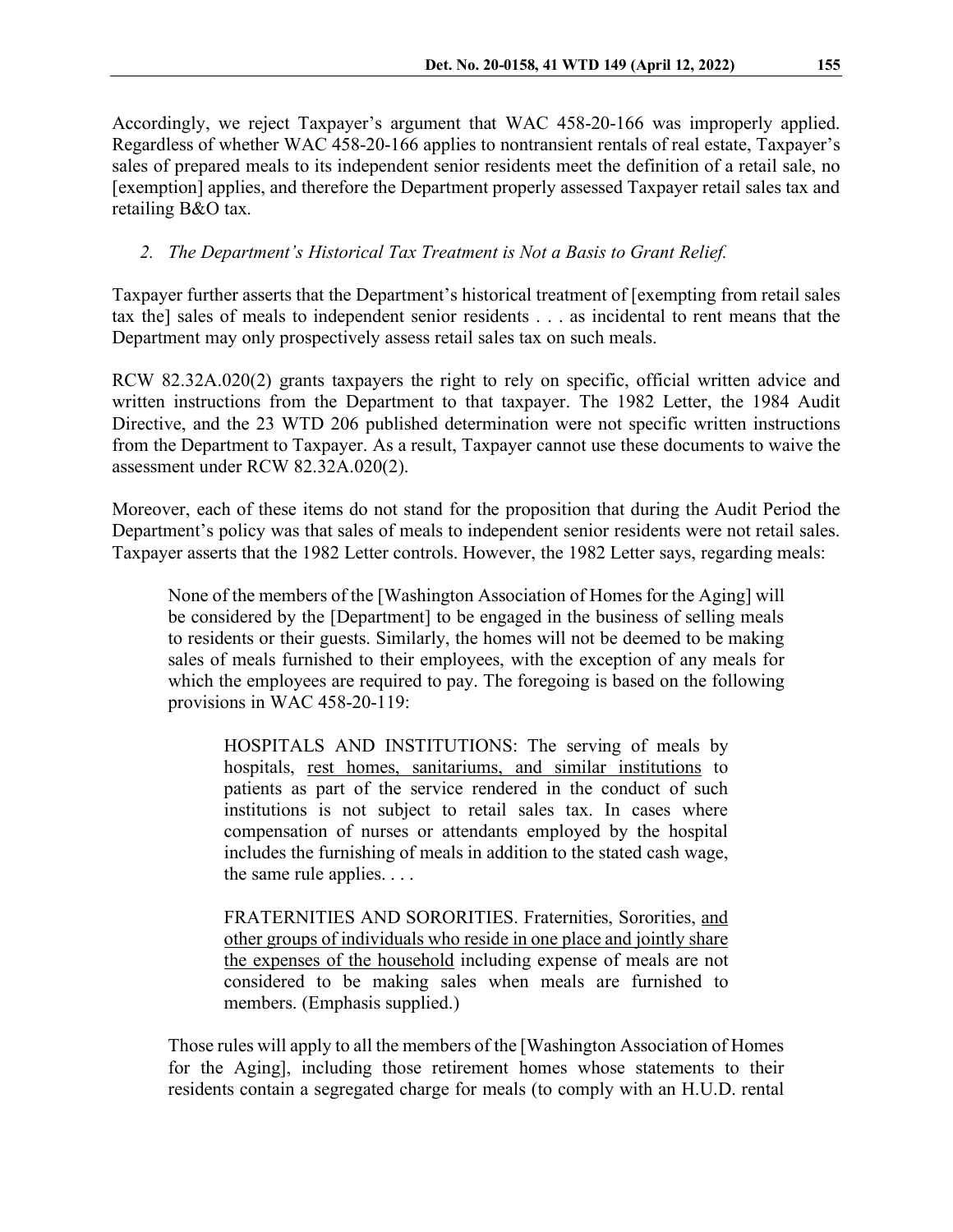subsidy requirement). We will recognize that those separate charges are, realistically, just an accounting matter.

Thus, all of those homes are "consumers" of all food that they buy to prepare meals for their residents, patients, and guests (and for employees who are not charged for their meals), and should therefore pay the retail sales tax on all such purchases. . . .

1982 Letter, at 3. This excerpt cites language in WAC 458-20-119 that has not existed in WAC 458-20-119 since 2005, nine years before the Audit Period began. Additionally, the 1982 Letter makes clear its reasoning is based on the retirement homes being "consumers" of the meals; Taxpayer here does not assert that it is the consumer of the meals it sells to its independent senior residents. . . . For these reasons, Taxpayer cannot obtain relief based on the 1982 Letter.

Taxpayer also points to the 1984 Audit Directive regarding Retirement Homes, arguing it still controls. The 1984 Audit Directive's use of the phrase "retirement homes" refers to meals sold as a part of assisted living programs, not independent senior programs. The 1984 Audit Directive is unhelpful to Taxpayer.

Taxpayer also cites 23 WTD 206 for the proposition that the Department [considered] receipts from retirement residents [as] exempt from B&O tax as the rental of real estate. This is not what 23 WTD 206 says. In 23 WTD 206, an operator of an assisted living facility protested a letter ruling that the operator was liable on all of its receipts for its assisted living services. 23 WTD at 206. The operator's receipts for its independent senior residents were not at issue; the discussion cited by Taxpayer at 23 WTD at 209 simply recites the letter ruling concluding that the receipts from the independent senior residents were exempt from B&O tax. 23 WTD 206 reviewed the conclusion that receipts from assisted living activities were subject to B&O tax; it did not review the conclusion that receipts from independent senior residents were exempt from B&O tax altogether. While we do not agree, to the extent that Taxpayer assumed the letter ruling at issue in 23 WTD 206 ruled that receipts from sales of meals to independent senior residents was exempt from all B&O tax, "the Department is not required to perpetuate past errors by repeating them with respect to other taxpayers." 23 WTD at 216. 23 WTD 206 is not a basis for relief.

Finally, Taxpayer argues that the 1982 Letter, the Department's published determinations, and *Lacey Nursing* all engage in a "primary purpose" analysis to determine that sales of meals to independent senior residents are not subject to retail sales tax. None of these sources engage in a primary purpose analysis. As noted above, the 1982 Letter . . . bases its analysis on the facilities being the consumer of the meals. 23 WTD 206 engages in a primary purpose analysis to determine the taxability of receipts for assisted living residents, not independent senior residents. *See* 23 WTD at 213 (concluding that "the primary purpose of taxpayer's assisted living facilities is to provide daily living assistance and care to the aged."). Finally, *Lacey Nursing* does not analyze or even mention independent senior resident meals; it is instead focused on the primary purpose of people being in nursing homes. *Lacey*, 103 Wn. App. at 186.

In sum, we conclude that the [Department's] historical treatment of meals to independent senior residents is not a basis to grant Taxpayer relief.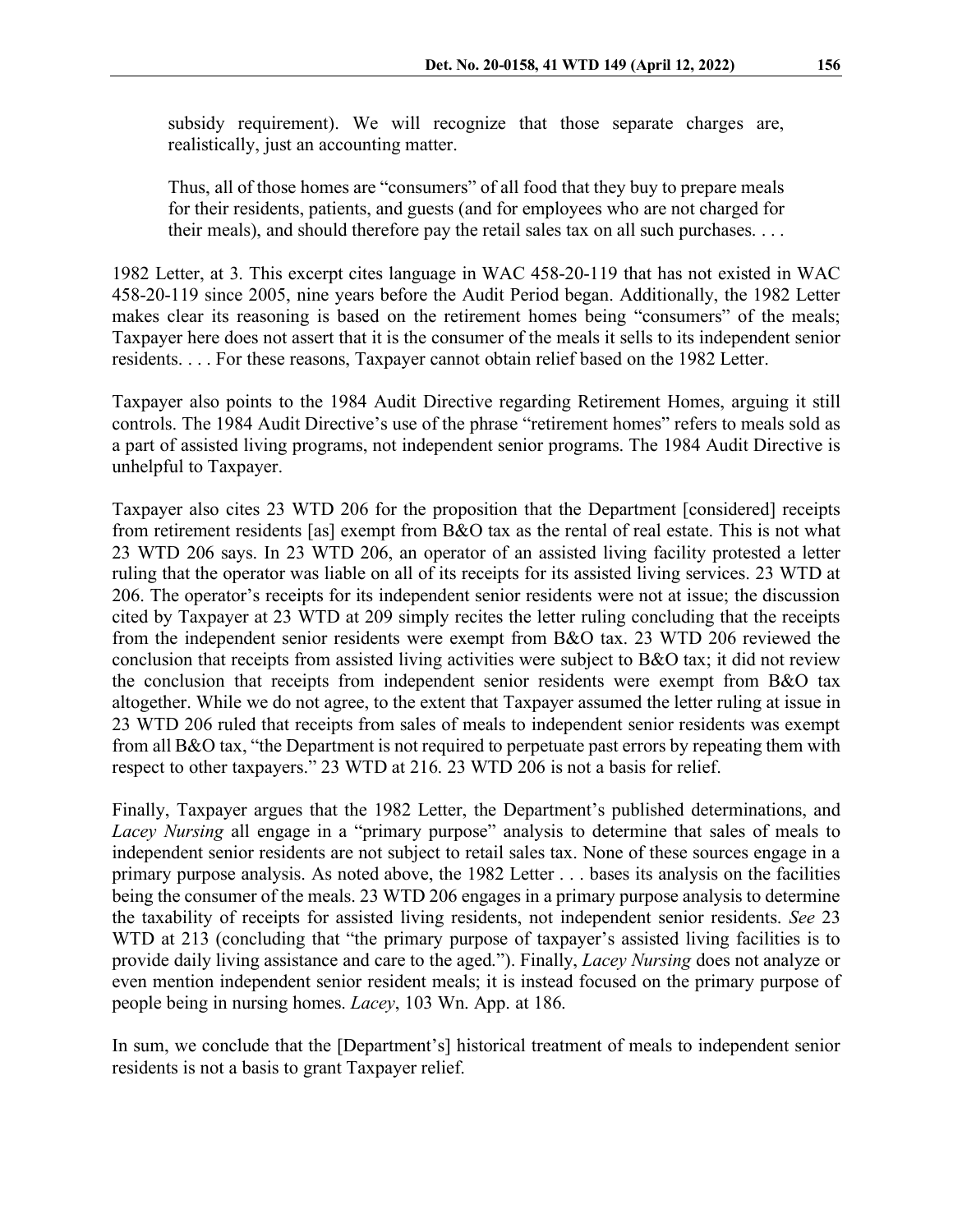*3. Taxpayer Did Not Rely on The 2015 Tax Topic, and the 2015 Tax Topic is Not a Basis to Grant Relief.*

Taxpayer also points to the 2015 Tax Topic, which provides:

#### **Meals provided to senior residents**

The taxability of meals provided to residents at a senior living or care facility depends on whether the facility provides healthcare services.

This article discusses facilities that provide meals to residents and their visitors (not the general public).

#### **No healthcare services provided**

Meals provided by an independent senior living residence that is not a licensed boarding home and that does not provide healthcare services, are subject to retail sales tax.

The facility must collect sales tax and pay retailing B&O tax on the fair selling price of such meals, even if the facility does not itemize a separate charge for the meals. Unless records are kept showing the fair selling price, tax will be computed for double the cost of the meals served. The cost includes the price paid for food and drinks served, the cost of preparing and serving meals, and all other incidental costs, including overhead expenses.

#### **Where healthcare services are provided**

Meals provided by licensed boarding homes, hospitals, nursing homes and assisted living facilities are not subject to sales tax. Generally, the income of these facilities is subject to the B&O tax under the licensed boarding homes or the service and other activities classifications.

Meals provided to senior residents,<https://dor.wa.gov/print/51602> (last accessed April 1, 2020).

Taxpayer asserts that as a licensed assisted living facility, any meals it provides under the Tax Topic are subject to the B&O tax under the licensed boarding homes or the service and other activities classification.

As an initial matter, we note that Taxpayer did not report its income from the sales of prepared meals to its independent senior residents to the Department under any B&O tax classification, so Taxpayer cannot claim any reliance on the Tax Topic.

Second, we reject Taxpayer's narrow reading of the Tax Topic. The Tax Topic is an advisory notice; it cannot cover every tax possibility. It is deliberately general. The Tax Topic does not contemplate a business like Taxpayer that [acts] as both an independent senior living residence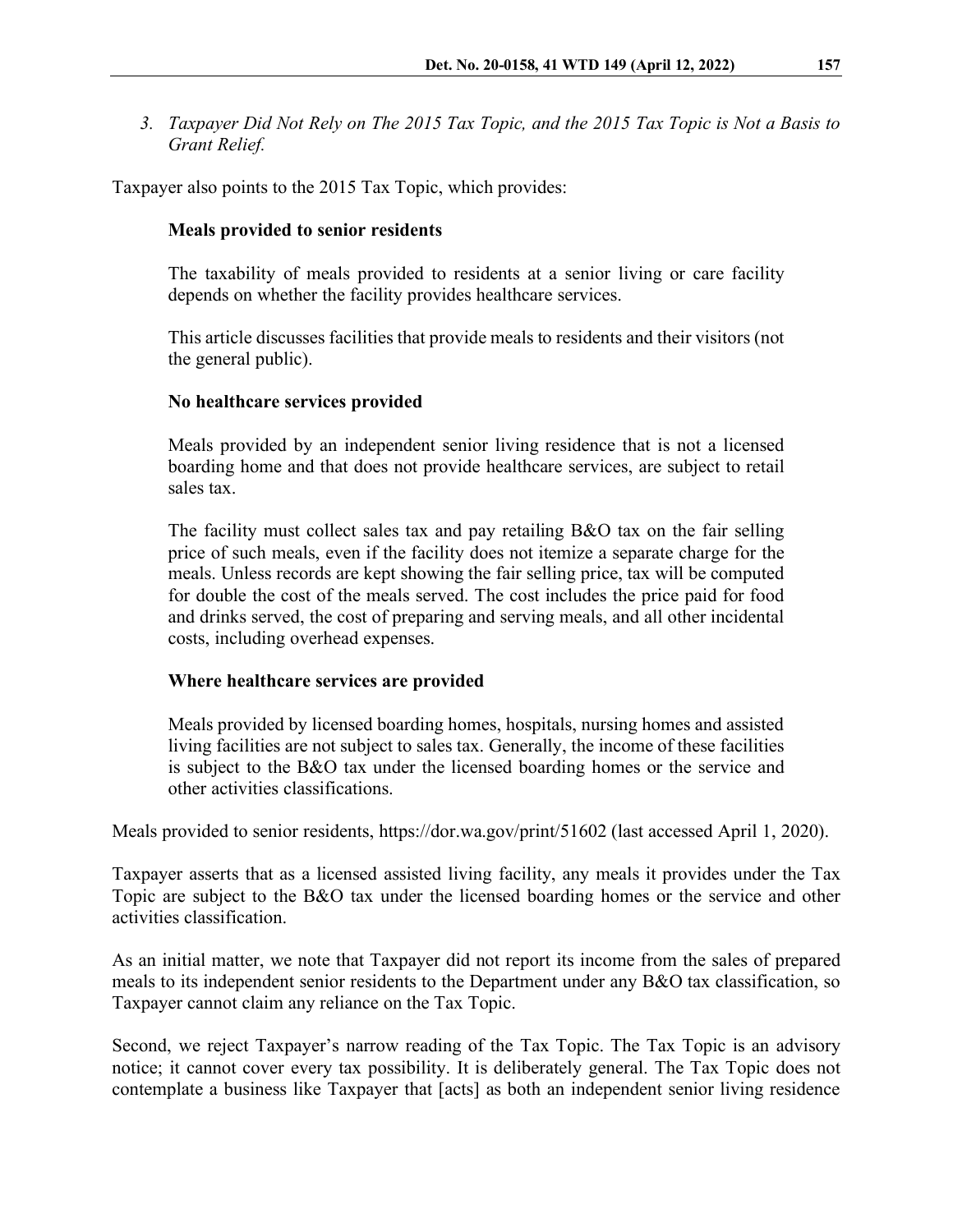that is not providing healthcare services while, at the same time, acting as a licensed assisted living facility providing healthcare services.

Taxpayer argues that the Tax Topic's use of the word "facilities" means that the taxability is determined whether anywhere in the facility healthcare services are provided. This interpretation would conflict with the B&O tax scheme, which is intended to tax activities rather than entire businesses. *See* RCW 82.04.440(1); WAC 458-20-169(4)(a)(i). Rather than accept Taxpayer's narrow reading of the Tax Topic, we instead conclude that the Tax Topic was simply meant to guide businesses that offer fewer services than Taxpayer's.

Accordingly, we conclude the Department properly assessed retailing B&O and retail sales tax on Taxpayer's receipts from sales of meals to its independent senior residents.

## Sales of Rooms for Guests of Residents:

Included within the definition of retail sale are "services rendered in respect to . . . the furnishing of lodging . . . and the granting of any similar license to use real property, as distinguished from the renting or leasing of real property, ...." RCW  $82.04.050(2)(f)$ . The Department concluded that Taxpayer's rental of rooms for guests met the definition of retail sale, and assessed retail sales tax and retailing B&O tax on those receipts.

Taxpayer points to WAC 458-20-166(4)(b), which says "[c]ommissions, amounts derived from accommodations not available to the public, and certain lump sum fees charged for multiple services are taxable under the service and other activities classification of the B&O tax." Taxpayer argues that its rooms are only available to relatives of guests, and are therefore accommodations not available to the public.

In Det. No. 94-062, 14 WTD 225 (1995), the Department reviewed a similar business to Taxpayer. There, a conservation and outdoor recreation corporation protested instructions that it should charge retail sales tax on ski lodges provided to members and guests. 14 WTD at 225-6. Similar to Taxpayer, the organization only rented to nonmembers who were sponsored by a member who was to be present at the lodge during the stay. 14 WTD at 226. The organization also did not advertise to nonmembers. *Id.* In analyzing WAC 458-20-166, we determined that WAC 458-20- 166 is not limited to establishments held open to the general public. 14 WTD at 229. In analyzing the phrase "held out to the public," we noted WAC 458-20-166 is distinguishing "lodging subject to retail sales tax from situations where employees stay at bunk houses and similar establishments. The latter situation involves a person's employment, and not merely transient lodging." *Id.*

Here, the same logic applies to the "accommodations not available to the public" language. We must interpret the "accommodations not available to the public" language in context with the entire rule, and construe it in a manner consistent with the general purpose of the rule. *See Graham v. State Bar Ass'n*, 86 Wn.2d 624, 627, 548 P.2d 310 (1976). The purpose behind WAC 458-20-166 is to draw a distinction between employment housing and other housing. 14 WTD at 229. The guests are not staying as employees, and the guests are simply transient lodgers at Taxpayer's facilities for 14 days or less. Accordingly, even though Taxpayer's rooms are not available to everyone, we conclude that the exemption in WAC 458-20-166(4)(b) does not apply to Taxpayer.